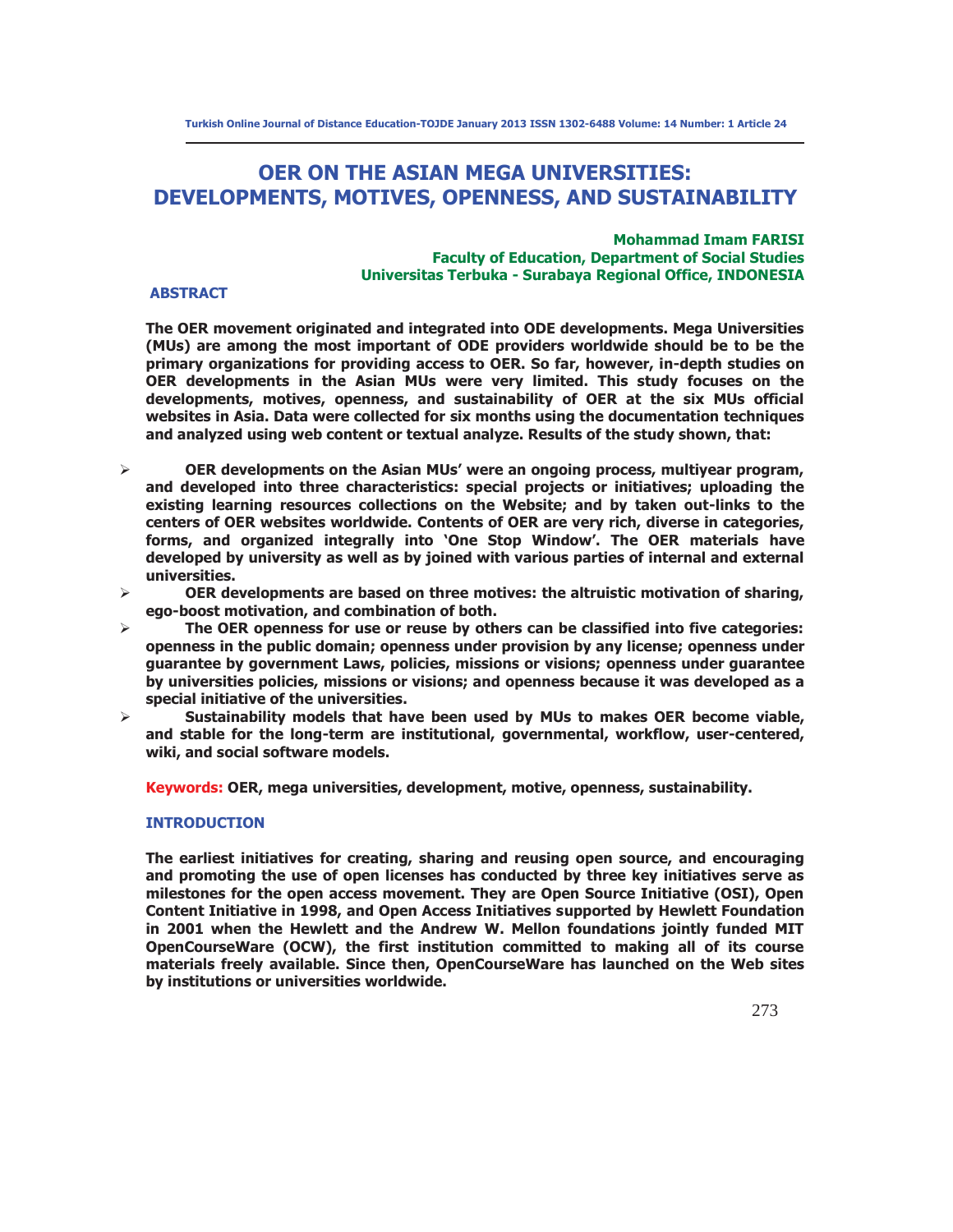**In 2002, Creative Commons (CC) was first released of a set of copyright licenses for public use (Yuan, MacNeill, & Kraan, 2008; Baker, 2008). UNESCO was first introduced and promoted the term open educational resources (OER) at a conference they hosted in 2000 in the context of providing free access to educational resources on a global scale (Yuan, et al., 2008). OER has defined as any digitizes educational resources that are openly and freely available for educators, students and self-learners to use and reuse for teaching, learning and research, without an accompanying need to ask permission, pay royalties or license fees (OECD, 2007; Kanwar & Uvalic´-Trumbic, 2011).** 

**OER is best known as an open movement and built on the general foundation that "the world's knowledge is a public good and should be disseminated and freely accessible" (Taylor, 2007; Pena, 2009). The OER movement originated from and integrated into ODE developments, and in the wider context of a culture of open knowledge, open source, free sharing and peer collaboration, which was emerged in the late 20th century (Wikipedia, 2012a). So that, MUs—largest universities by enrollment students—are among the most important providers of ODE worldwide that should be the primary organizations for providing OER as one of their advanced eternal vectors triangle, namely "access vector" (Daniel, 1995; 1998; 2003). Access vector in this paper is not only limited to the ability of MUs for providing people access to education, but more important is access to educational materials. Without the support of educational materials a broad, people access to education at DE is the problematic. Providing access to instructional content is one of crucial factor at DE system to assist, bridge, reduce or even eliminate to overcome the student communication barriers of location, time, and most recently pace (Berge & Collins, 1995; Churton, 2000; Peters, 2003); and to open new channels of learner support and two-way communication (Zawacki-Richter, 2009; Willems, 2005). According to Wikipedia (2012b), there were 10 of the 51 MUs of the world are in the Asia region with a total of 8.5 millions (40.6%) students enrolled. So that, for MUs the existence of OER is the most important to expand student access to the sources and the frontiers of knowledge in changing Asian societies, and eliminate the boundaries of demographic, educational geography. Economically, it is also able to serve an equitable and accessible alternative to the rising costs (Murphy, Zhang & Perris, 2003; Ghosh & Das, 2006), increased commercialization and privatization of education (Ishii & Lutterbeck, 2001; Petrides, Nguyen, Jimes, & Karaglani, 2008). Growth of public access to internet in Asia has also very fast. According to Internet World Stats, per December 2011 number of internet users in Asia is about 44.8% with growing the penetration rate is 26.2% (http://www.internetworldstats.com/stats.htm).** 

**Since early 2000s, initiatives to develop OER have been conducted individually by some MUs in Asia like AU-Turkey, OUC-China, IGNOU-India, UT, Indonesia, STOU-Thailand, and SHTVU-China as well as through building collaboration and partnership networks between MUs' with local universities or international consortiums/centers. For examples, the China Open Resources for Education (CORE) was established in 2003, which is inspired by the increasing internationalization of education and encouraging trends in educational resource sharing and to promote the development of open education initiatives in China; and the Pan Asia Networking Distance and Open Resource Access network (PANdora) was established in 2005, is cooperative program initiatives supported by the International Development Research Centre (IDRC) of Canada to promote closer interaction and open sharing of educational resources between ODE providers, especially among MUs. So far, however, in-depth studies on OER developments at MUs in Asia were very limited (Ghosh & Das, 2006; Safitri & Sukmayadi, 2011; Håklev, 2010; Abeywardena & Dhanarajan, 2012).**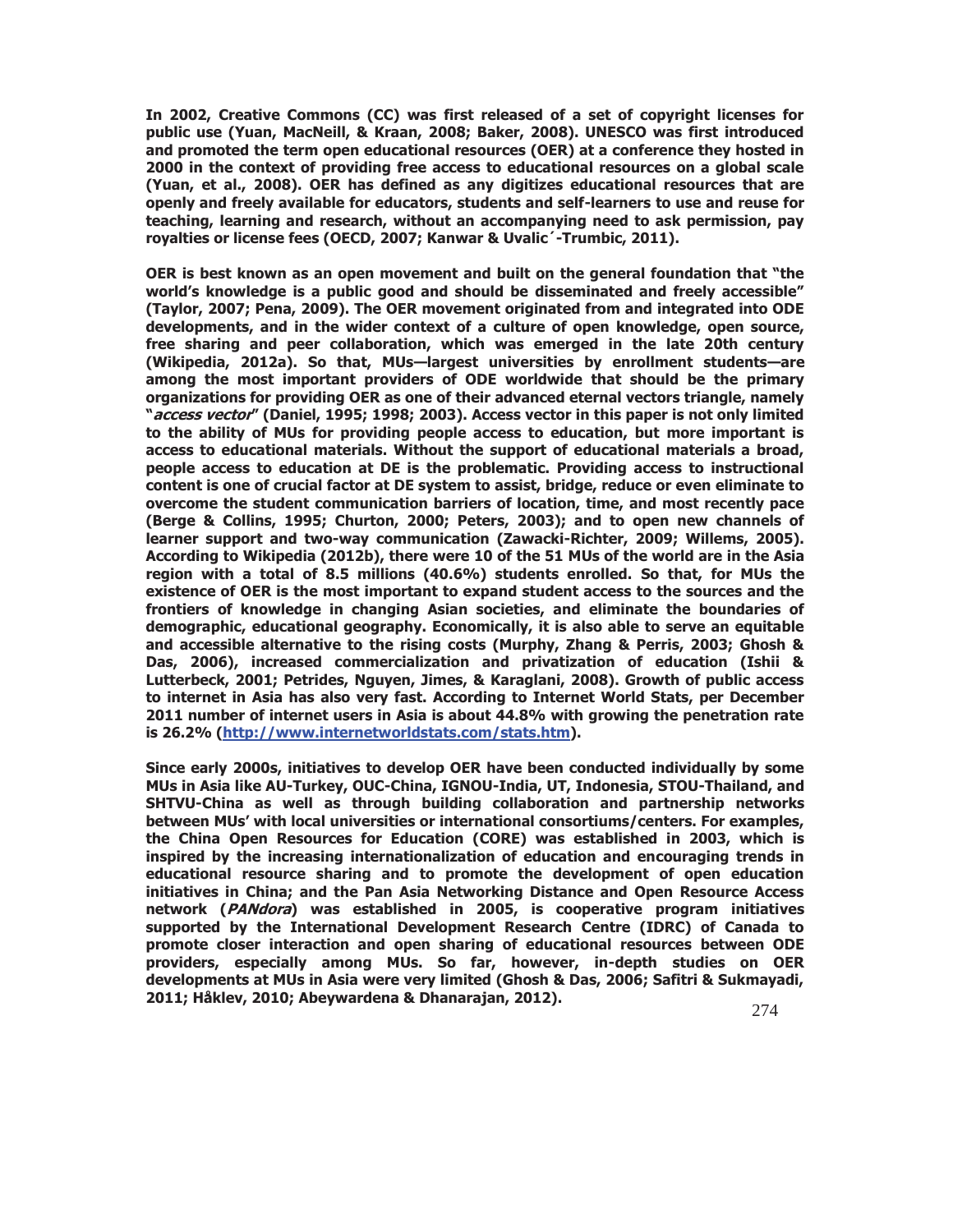**Along with current trends, issues and challenges have been faced DE around the worlds, this study focuses on the developments, motives, openness, and sustainability of OER on MUs' websites in the Asian region.** 

**Development aspects were focused on content and form characteristics (OECD, 2007, Wikipedia, 2012a); development periods; collaboration or partnership, parties involved in OER developments; and the methods adopted for the creation of OERs (Downes, 2006; Yuan et al., 2008; Stacey, 2011; Kanwar, 2011).** 

**Motives aspect are focused on the issues "motives for anyone or institution to give away anything for free", and "the possible gains in doing that" (Hylén, 2005; OECD, 2007; Yuan et al., 2008). Openness is related to four categories: transformative production, direct use, reuse, and transparency/consultation (Caulfield, 2009; Håklev, 2010).** 

**This study is only focused on openness as reuse, "when materials have to be reformatted, has different goals" which is related to "the level of open access of OER" according to the guarantees, legal frameworks or licenses that used by the university, so anyone may reuse resources openly or freely without an accompanying need to ask permissions, pay royalties or license fees (Wiley, 2007; Atkins, Brown & Hammond, 2007; Kanwar & Uvalic´-Trumbic, 2011; Swan, 2012). Sustainability aspects were focused on the issues on the long-term viability and stability of OER (Dholakia, King, & Baraniuk, 2006; Downes, 2006; Atkins et al., 2007), or ways to continue, sustain the production, sharing, use and reuse of OER by end users (Wiley, 2007).This study expected can obtain a figure on MUs readiness to realize Daniel's (2011) idea for transforming ODE providers in Asia into 'the Open Education Resource University (OERU) that allows anyone "find that good quality OER for all the topics they require is already on the web – they simply adapt them to their precise needs" (p. 10). Moreover, MUs in Asia as developing countries region were set up with a specific mandate to address the needs of poor learner, and many of these still relied on traditional distance teaching methodology (Cortoos & Reynolds, 2009).** 

# **METHODS**

**The study has conducted to the six of ten MUs' official websites in the Asia, that are Anadolu University (AU-Turkey), Open University of China (OUC-China), Indira Gandhi National Open University (IGNOU-India), Universitas Terbuka (UT, Indonesia), Sukhothai Thammathirat Open University (STOU-Thailand), and Shanghai TV University (SHTVU-China) (Daniel, 1995, 1998, 2003; Jung, 2007). They choose as sample because their policies and high commitments in developing the DE system; the advanced technologies that used as the key element in MUs' work; and OER that available on their websites are very interesting to be studied.Data was consists of all OER contents on the MUs' official websites (UNESCO, 2006; Wikipedia, 2012a; Habler, 2009; Ortega, & Aguillo, 2009; Aguillo, Bar-Ilan, Levene & Ortega, 2010) that collected between December 2011 and May 2012 using documentation techniques. Data then analyzed using web' content analysis or textual analysis (Jones, 2009a) and focused on the OER developments, motives, openness, and sustainability. Analyze was conducted through:** 

- ¾ **content inventories uses model adopted and modified from Veen (2002);**
- ¾ **webs' contents quality analysis uses model adopted and modified from Leise (2007; Jones, 2009b); and**
- ¾ **descriptions of all contents of six MUs' websites.**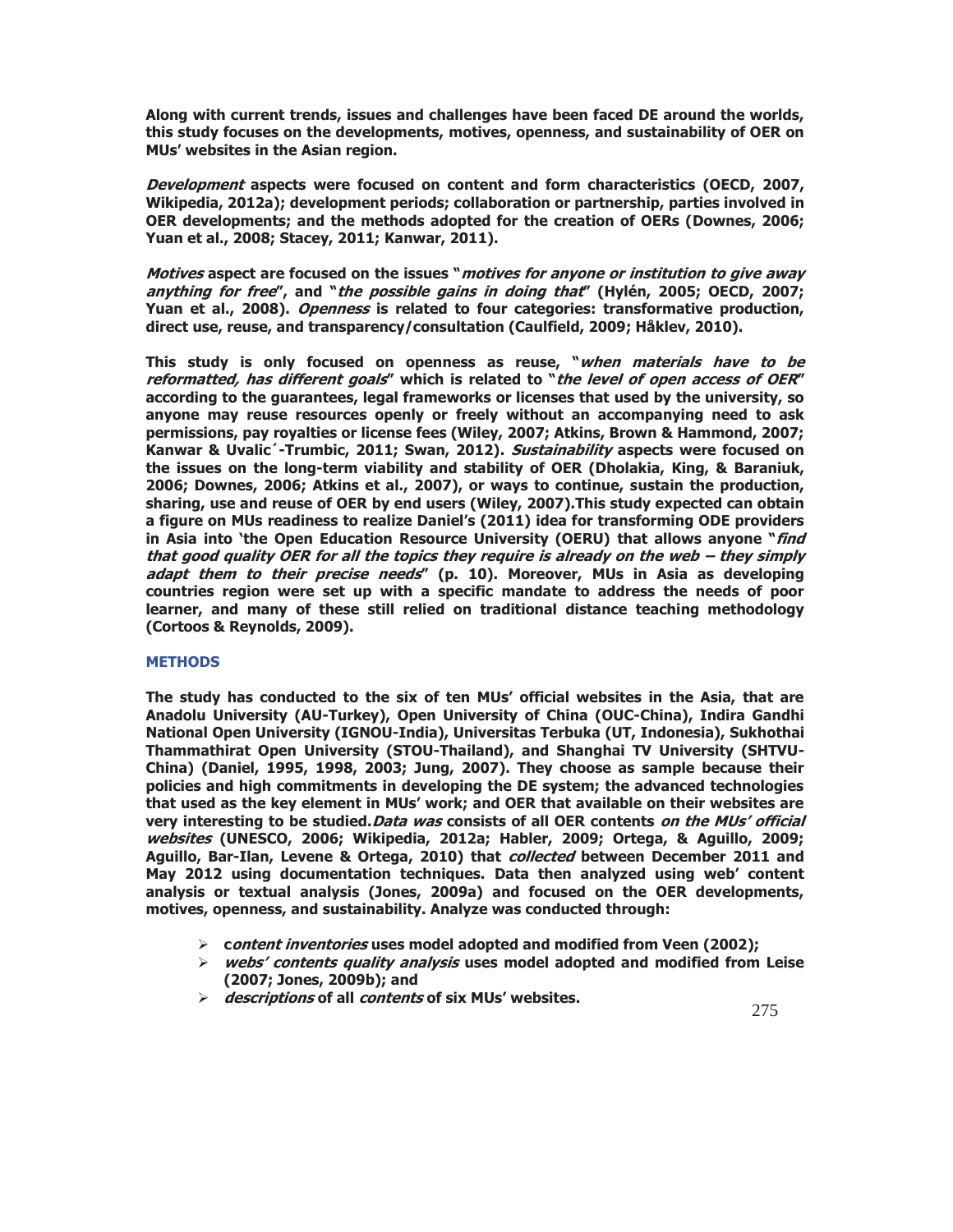**Development aspects were focused on content and form characteristics (OECD, 2007, Wikipedia, 2012a); development periods; collaboration or partnership, parties involved in OER developments; and the methods adopted for the creation of OERs (Downes, 2006; Yuan et al., 2008; Stacey, 2011; Kanwar, 2011).** 

**Motives aspect were focused on the issues "motives for anyone or institution to give away anything for free", and "the possible gains in doing that" (Hylén, 2005; OECD, 2007; Yuan et al., 2008).** 

**Openness aspects were focused on openness as reuse which is related to "the level of open access of OER" according to the guarantees, legal frameworks or licenses they used (Wiley, 2007; Atkins, Brown & Hammond, 2007; Kanwar & Uvalic´-Trumbic, 2011; Swan, 2012). The other aspects of openness in relation with transformative production, direct use, and transparency/consultation (Caulfield, 2009; Håklev, 2010) do not be studied.** 

**Sustainability aspects were focused on the sustainability model they used for long-term OER viability and stability (Dholakia, King, & Baraniuk, 2006; Downes, 2006; Atkins et al., 2007), or ways to continue, sustain the production, sharing, use and reuse of OER by end users (Wiley, 2007).** 

### **RESULTS**

### **OER Developments**

**OER Characteristics: OER developments on the MUs' Websites were combination of three characteristics as follows:** 

- ¾ **Learning resources were developed as OER projects or initiatives of MUs, such as in UT-OER (OpenCourseWare, Internet TV/ITV, Dry Lab, and Online Smart Teacher/OST); AU-Yunus Emre/the New Age Learning portal, IGNOU-Online Journal, eGyanKosh, Sakshat, FlexiLearn, Educational Broadcast, and Virtual Class); STOU e-Library; OUC-MyEChinese, and E-Campus for free online mandarin courses materials.**
- ¾ **Uploading and opening of the existing learning resource collections on to the Website as OER (learning materials, research reports, seminar proceedings, journals, etc.). Includes of these characteristics are learning resources collection in UT-Digital Library, UT-virtual reading space, STOU-Online, OUC-CNKI/China National Knowledge Infrastructure, and SHTVU-OERJ (Open Education Research Journal).**
- ¾ **Learning resources taken by out-links to the centers of OER worldwide websites and digital journal and/or book library portals at large (provinces, national, and the worldwide). For examples are learning resources in UT-OST and Digital Library portals have provided out-links to the Curriki, TeacherTube, Khan Academy, ICT Portal for Teacher, Edutube websites, or PANdora. IGNOU has provided out-links to IGNOU's e-Resource of Experts, etc.**

# **Development Periods**

**OER in all MUs has developed as an ongoing process, multiyear program, and organized integrally in 'One Stop Window', one stop collection of OER. It was contained several OER portals that may users enable to find all learning materials they need easily. STOU-OER is available at the STOU Online Portal and developed in 2002.**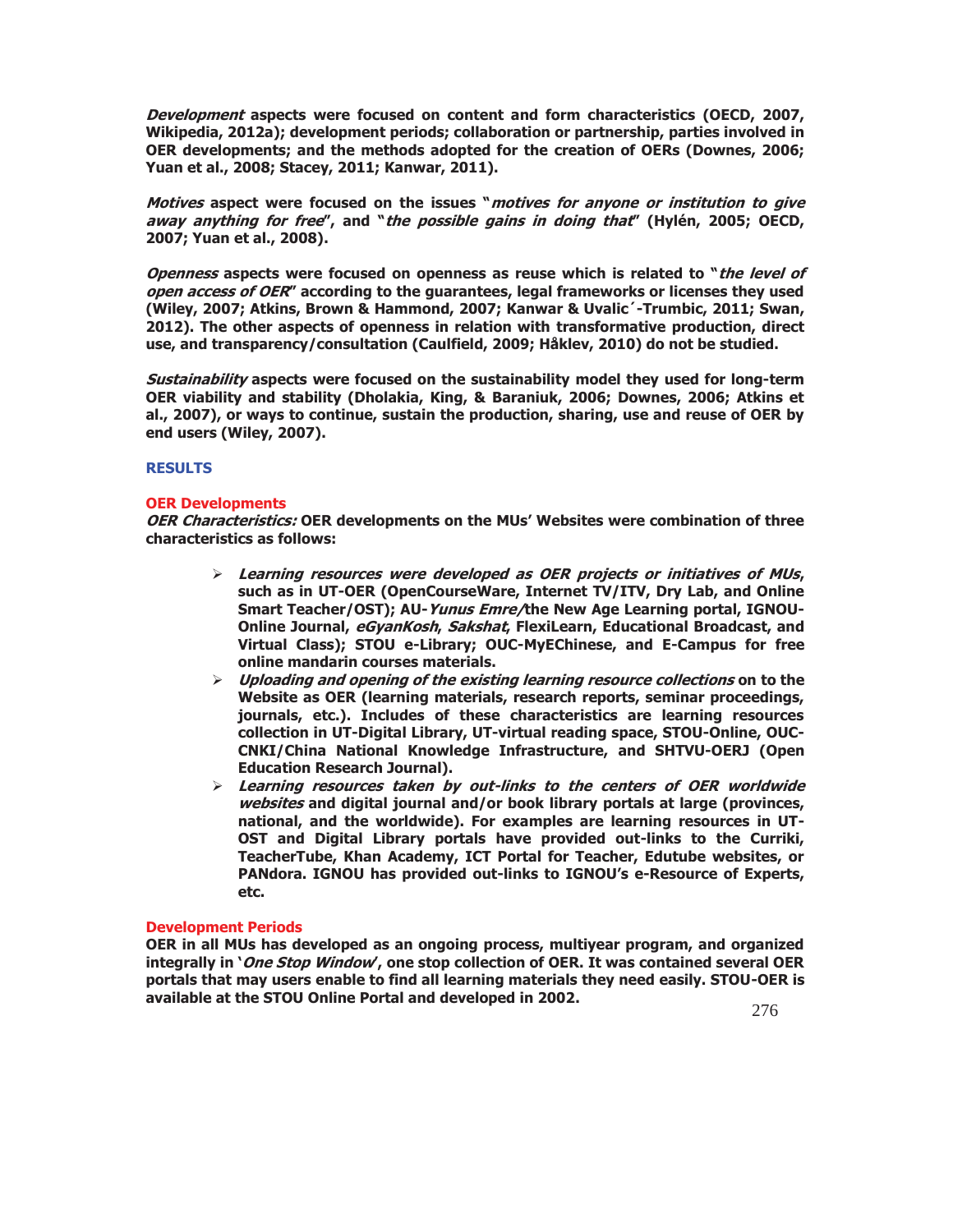**AU-OER is available at Yunus Emre, Yeni Nesil Öğrenme Portali (the New Age Learning Portal) which has been developed in 2008 under a Creative Commons License. UT-OER is available at the six portals:** 

**ITV, Guru Pintar Online, Journals, UT-OpenCourseWare, Digital Library, and Learning Object Material. It were developed since 2001.** 

 **IGNOU-OER is available at the IGNOU Online Portal, "one stop window" which has developed since 2008-2010. SHTVU-OER is available at the SHTVU Teaching Portal; OUC-OER is available at the OUC Open Library Portal which has been developed in 2010. The OUC-OER large-scale project is the CNKI (China National Knowledge Infrastructure /Tsinghua Tongfang) Series Databases as a key national e-publishing project of China.** 

#### **Contents of OER**

**The contents of OER on MUs' websites are very rich and diverse in categories and forms, include of various learning materials such as courses, course materials, content modules, learning objects, collections, journals, or implementation resources. It also contains a set of tools or software that supports the creation, delivery, use and reuse, improvement, searching and organization of learning content, and support collaborative learning communities.** 

**OER has developed in an integrated multimedia format as texts (doc, pdf, html/xhtml), slides, pictures, audio-video streams (flv, xms, wmv), flash (swf), sounds (MP3, 3GP, and MP4), graphics, application software, and animations. The contents of OER are not all produced by any university, but also contains resources derived from centers of OER websites from all over the world such as MIT OpenCourseWare, UK Open Learn, OpenCourseWare Consortium, Utah State OpenCourseWare, China National Knowledge Infrastructure (CNKI), SpringerLink eBooks, etc.** 

**Resources or tools that available on MUs' websites do not just can be seen on the Net, but it can be accessed, used and re-used by users freely and openly. In order to display and take the OER materials, users need to be registered or create account is free. Users should also refer to the University or writer(s) for all materials they taken, used, or reused.** 

#### **Partnership in OER developments**

**The established cooperation or partnership for OER developments has become important and crucial aspect for MUs in Asia. The OER developments on MUs' websites are not fully as individual projects of each university, but also joined with various institutions, organizations, and universities.** 

**Coperation or partnership among of them has conducted in various activities such as research, development and sharing of course materials, the use of ICT in education, quality assurance benchmarking, and/or making a platform of information and experience exchange among staff. MUs have also built partnerships with the national governments, telecommunication providers, corporations, RTV-Broadcasts, resource centers, colleges or universities abroad on issues of OER.** 

**The most important event for building coperation or partnership among MUs for developing of OER is the Global Network of Mega Universities (GMU-Net) which was established in 2004.**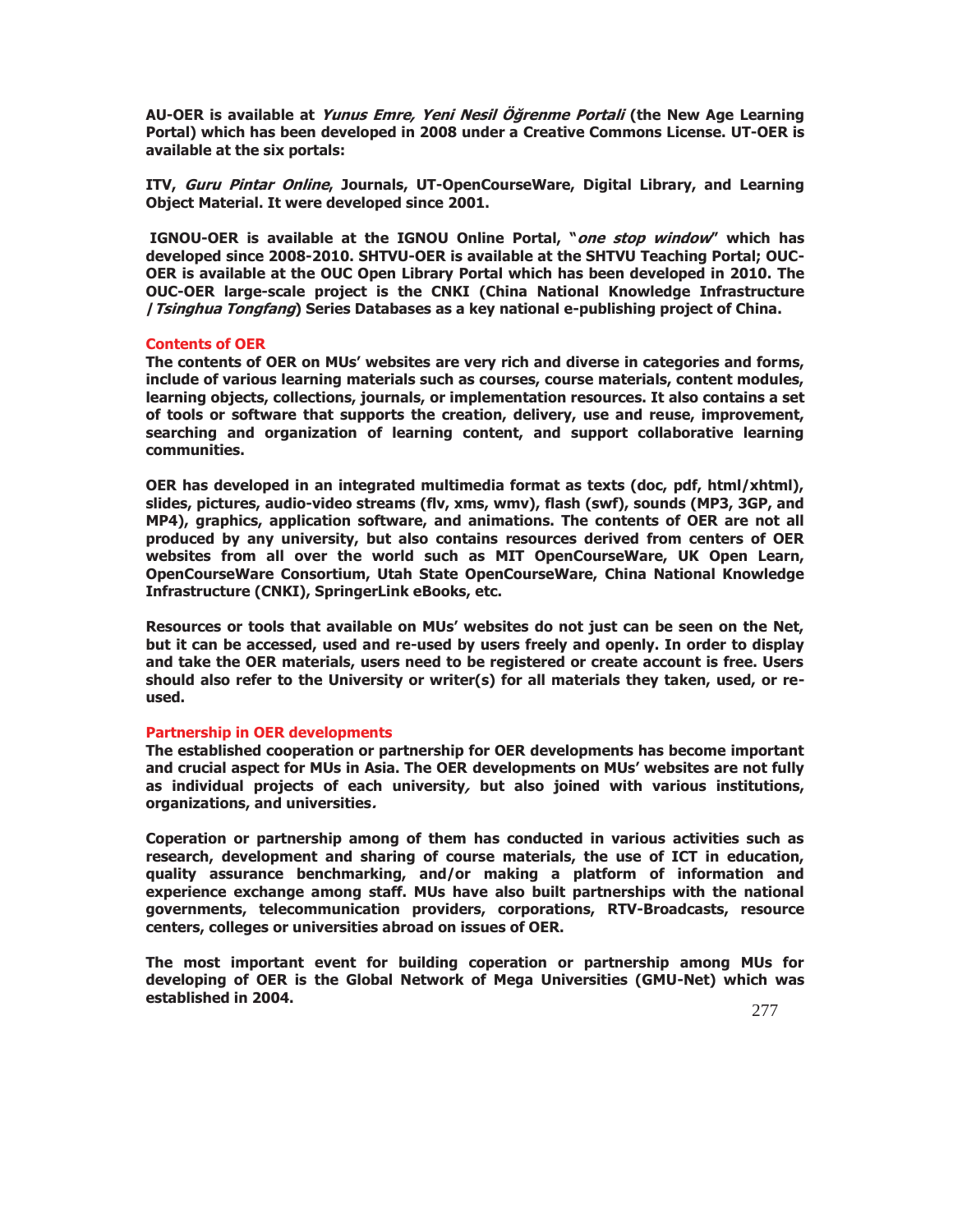**At the Second World Summit, September 2005 in Deli (India), Participants mentioned that the most important issue of modern distance education is joint utilization of academic resources taking into account limitations set by existing laws on rights to intellectual property and regulations for usage of open resources. The GMU-Net has become the platform among MUs for information and experience exchange on issues of joint utilization of resources and strategy of innovation development of open distance education (http://www.eng.muh.ru/zarubezh\_uc.htm).** 

### **Parties Involved**

**The development of OER in MUs' official websites has involved some parties of internal and external universities from planning to publication process. Planning, designing, production, post-production, and publication processes are generally conducted by the internal university with involved parties such as the trained and skilled in-house academic staff in the faculties, study programmes, the production centers or units, the library units, the computer centers or the RTV-studios.** 

**The development processes are generally conducted with employed learning external experts such as experienced lecturers and teachers, instructional designers, editors, developers, animators, students from various departments, or freelance filmmakers.** 

#### **MOTIVES OF OER DEVELOPMENTS**

**Motives in OER developments can be classified into three arguments that are: the altruistic motivation of sharing; the ego-boost motivation; and combination of two motives.** 

### **The Altruistic Motivation of Sharing**

**This motivation is supported by fundamental philosophy of education and traditional academic values that "the world's knowledge is a public…and OER are the parts of that knowledge that comprise the fundamental components of education—content and tools for teaching, learning, and research" (Atkins et al., 2007: 5).** 

**"Sharing knowledge is a good thing to do and also along with academic traditions" (Hylén, 2005:5) to speed up the development of new learning resources, and stimulate internal improvement. This motive pointed out by the OA movement that openness is the breath of life for education and research.** 

**Hylén (2005) further argued that, "if universities do not support the open sharing of research results and educational materials, traditional academic values will be increasingly marginalized by market forces" (p.5).** 

**For examples, the development of OER at UT is a part of missions and goals for "making the digital library access open to all". For the AU, the development of OER in the Yunus Emre is a part of missions and goals to be "the richest pool of learning resources". For the STOU, the development of OER is a part of missions and goals to be 'open source university' and building 'The Education Center' as stated in the Meetings Act 2521 Section 5, and Regulation of the President of STOU on the Use of the Library – Act 2544. For the IGNOU, OER development was a part of the national missions and efforts to create "an open house for knowledge all Indian peoples" through ICT (MHRD, 2009; Moudgalya, 2009).**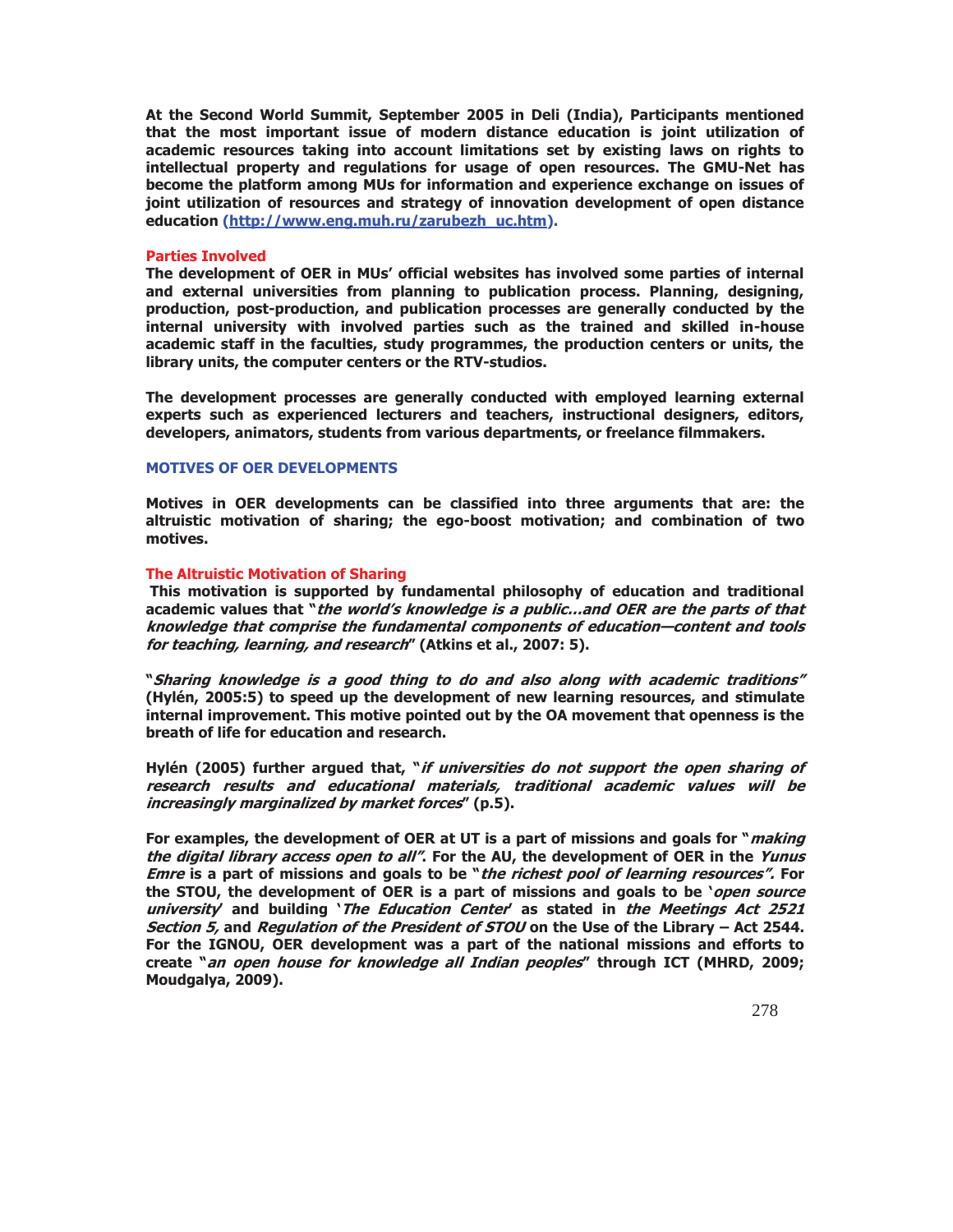#### **The Ego-Boost Motivation**

**This motivation based on motives to grow competitive advantage for the universities, gaining publicity or reputation within the open community; so can reaching the market more quickly, gaining the first-mover advantage; and as a show-window attracting new students. These arguments have shown at SHTVU's missions and goals to be the "think tanker for principals, teaching assistant for teachers and helpful tool for students", by fully utilizing Shanghai's advantages in educational resources and talents, in the spirit of deepening reform of educational system and teaching approach and enhancing the quality of educational services. For OUC, OER development is realizing their visions and goals to be a "key national e-publishing project of China and a symbol of Chinese epublishing industry, which greatly boosted the Chinese library systems to go digital and helped researchers with their work".** 

### **Combination o Two Motives**

**Has shown on the development of OER in OUC. The development of OUC-OER is a part of missions and goals to be "China's first-class center" for materials on distance education, "a foreign language modern distance education center" (ego-boost motivation) also to realize "Confucius's education without discrimination" (altruistic motivation of sharing).** 

#### **OER Openness as Reuse**

**The openness in term of "reuse" is closely related to the legal frameworks, licenses or guarantees that used by the MUs, so anyone may reuse resources openly or freely without an accompanying need to ask permissions, pay royalties or license fees. OER openness as reuse on MUs' websites can be classified into five categories according to the level of legal frameworks, licenses or guarantees that used.** 

#### **Learning Resources**

**In the public domain which allow users to use or reuse for any purpose openly/freely without restriction under copyright laws. It is can be found in all MUs' websites, and consist of: general information, comments, news reporting, or teaching guidelines, facts, numbers, university catalogues, management policies, ideas, tools or software that supports the creation, delivery, use and reuse learning content.** 

#### **Learning resources under provision by any license (e.g. creative commons licenses)**

**In this case, the MUs have been used some set of copyright licenses for public use as follows. AU Yunus Emre or New Age Learning has used CC BY-NC-SA 2.0 license. UT ICDE 2011 Online Proceedings, STOU e-Library, IGNO DEP-SSA Wiki, and IGNOU online journals (Indian Journal of Open Learning) has used CC BY-NC-ND 3.0 license. IGNOU Community Forums have used Media Wiki Commons under Creative Commons - the GNU General Public License (GPL).** 

### **Learning Resources Released Under Guarantee**

# **Of Free Public Use By Government Laws, Policies, Missions Or Visions**

**In Chinese (OUC and SHTVU) OER was guaranteed by Chinese Constitution, Copyright Laws and Education Law (Cheifet, 2011). In Indonesia (UT), it was guaranteed by Copyright Laws No. 19/2002. OER in IGNOU-Online, especially in English version such as in the Sakshat, Education Broadcast, FlexiLearn, Virtual Class, and eGyanKosh is guaranteed by the national mission of the MHRD of India (2009; Moudgalya, 2009) in relation with the national efforts to create an open house for knowledge through ICT.**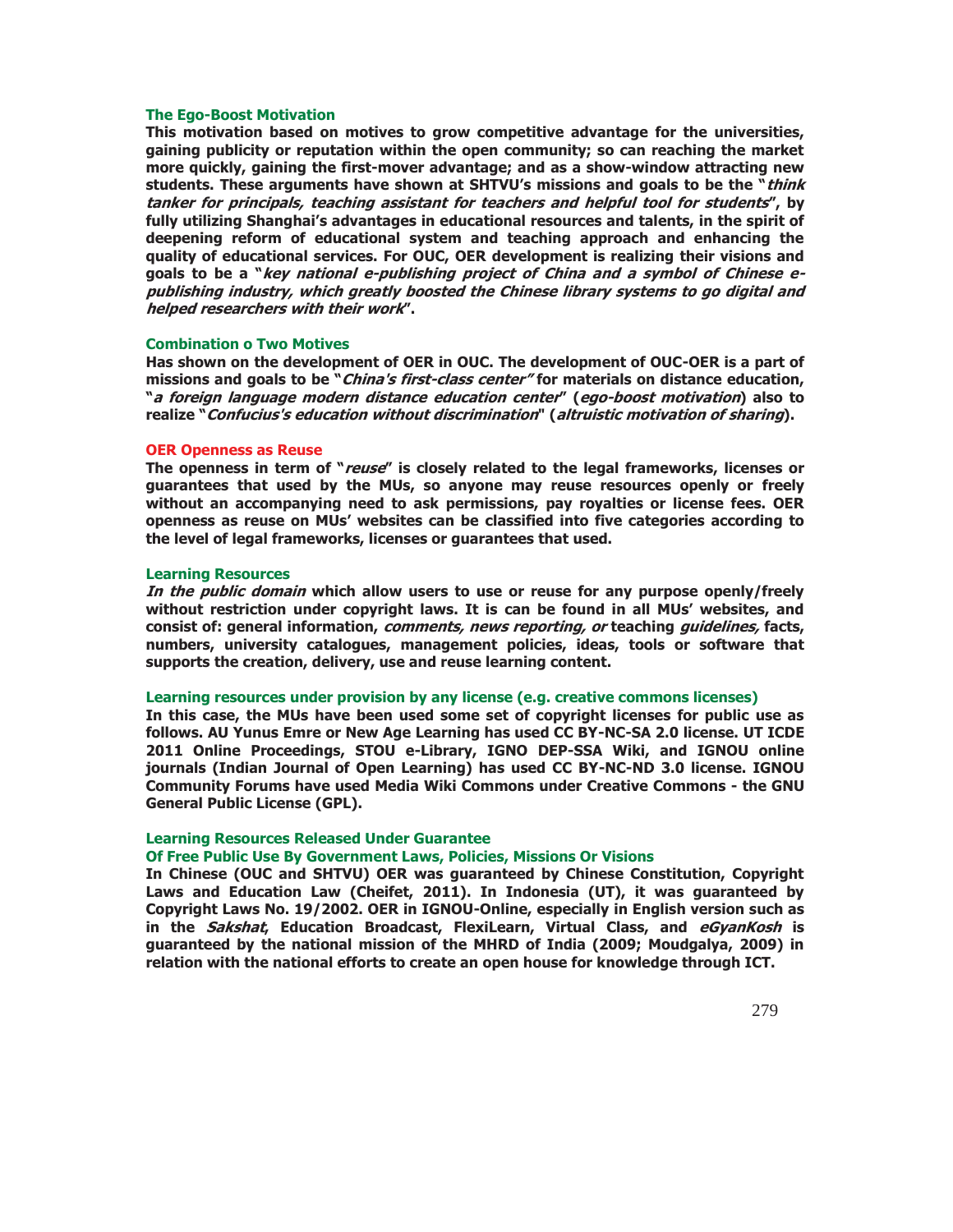**"Open access should be the key philosophy" (p.67), so that, "[b] all the services available through the content delivery portal Sakshat should be free, and [c] freely available material on the web should be used so as to avoid reinventing the wheel" (pp. 9-10).** 

#### **Learning Resources Developed As Universities' OER Projects o Special Initiatives**

**These resources are protected by copy rights under the university and without provision by any license. It was can be found in UT-OER (ITV, OST, OpenCourseWare); SHTVU-Open Education Research Journal; OUC-CNKI; OUC-MyEChinese and E-Campus.** 

# **Learning Resources Under Guarantee For Free Public Use By Universities Policies, Missions o Visions**

**These resources can be found in UT-Digital Library (e.g. BMP-Virtual, Journals, research reports, theses, dissertation) are based on the university policy for "making library access open to all". Resources in the STOU-Online (e-Learning, TV-Online, Radio-Online, Media on Demand, m-Learning, e-Tutorial, Learning Object Module, and e-Training) were openness for reused according to the "Regulation of President of IGNOU on the Use of the Library-ct 2544".** 

#### **OER Sustainability**

**One common and critical issue on OER at the present time is sustainability, which is defined as the long-term viability and stability of the OER program in relation with "the scarce financial resources available" (Dholakia, King, & Baraniuk, 2006; Downes, 2006; Wiley, 2007; Atkins et al., 2007). For many of the OER projects worldwide, the external funding is may be crucial in OER development and sustainability for the future as "…but sustainability is about incentives generally, not financial resources specifically…money is not the only incentive sufficient to engage users in open educational resource projects" (Wiley, 2007: 5, 7-8). Based on Wiley's "sustainability model" for OER, this study explores sustainability models which have been used by MUs in Asia to makes their webbased OER become viable, and stable for the long-term.** 

### **Institutional Model**

**Which assumes that the universities are solely responsible for its development. This model was consists of two aspects, namely funding, and human resource management (professional staff and faculty members) (Yuan, et al., 2008; Atkins, et al., 2007; Wiley, 2007). For the aspect of funding, this model has been used by UT (OST, OCW, ITV, Digital Library, and BMP-Virtual), and for the aspect of human resource management has been used by all MUs.** 

### **Governmental Model**

**By funding is directly come from government Agencies (Yuan, et al., 2008; Wiley, 2007). This model has been used by IGNOU (Sakshat, Education Broadcast, FlexiLearn, Virtual Class, and eGyanKosh) by funded and Grant-in-aid from the MHRD of India (MHRD, 2009; Moudgalya, 2009). OER in AU, STOU, SHTVU, and OUC's Websites have also used this model supported by the governments with allocate a large amount of the budget (Prudtikul, 1998; Ozkul, 2001; Håklev, 2010). The most impressive of this model is the CNKI project—a key national project of China to knowledge sharing throughout China and the world—which approved by the Press and Publications Administration of PRC and backed by Tsinghua University. OER in OUC-MyEChinese and E-Campus portal approved by the State Information Office and the Ministry of Education under textbooks construction projects and backed by the OUC.**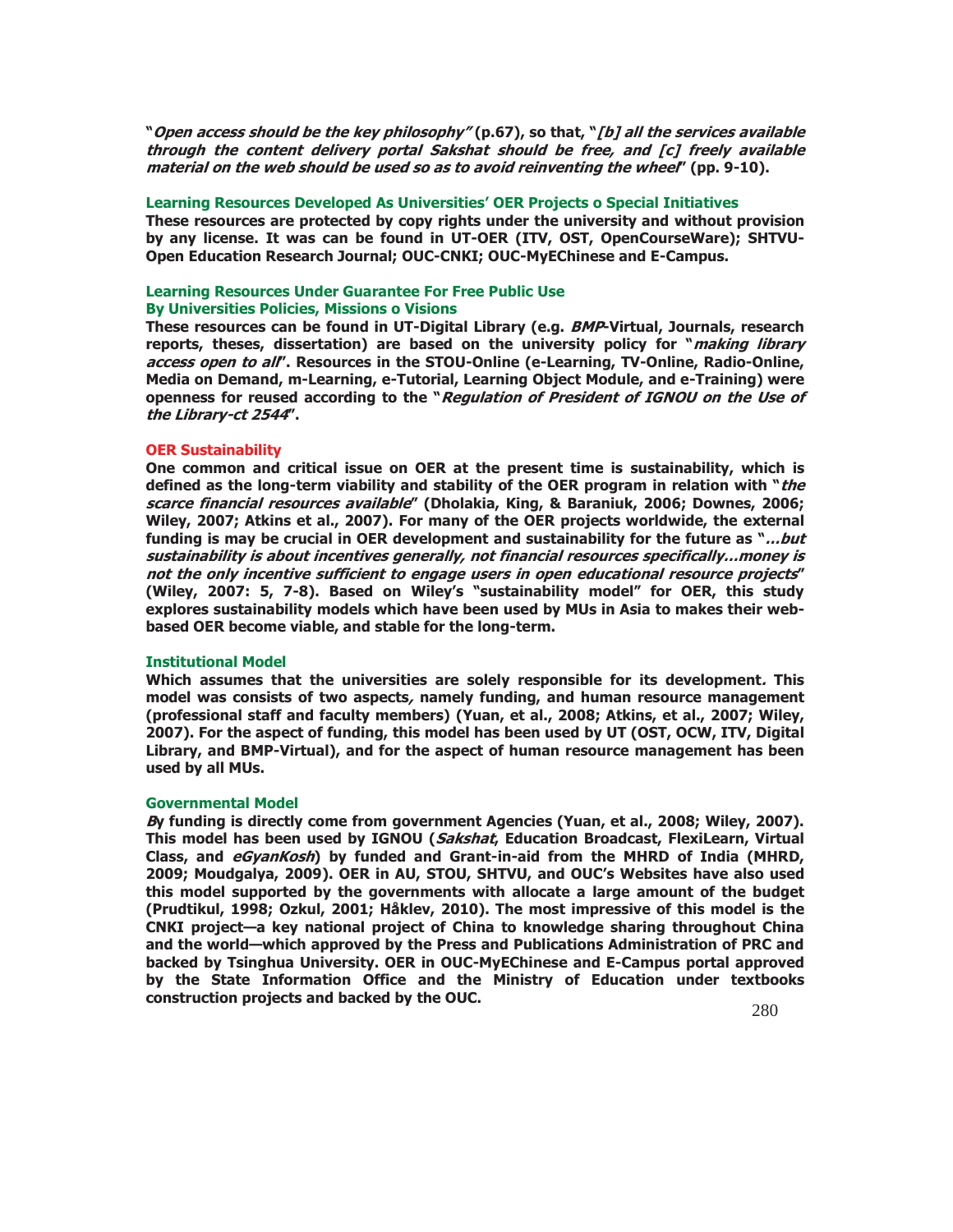### **Workflow Model**

**Which the university provides support to others interested in developing web-based learning resources; guides users in uploading or publishing materials process into the Website; controlling to quality and scrubbing the content clean of intellectual property (IP) infringements (Atkins, et al., 2007). This model has used by IGNOU Broadcast Archive to develop and sustain of Audio/Video Broadcast Archive—Kanal egyankosh on YouTube, and uploading or publishing materials process into the Website based on Terms of Service specified by YouTube policy.** 

### **User-Centered Model**

**Through building and engaging the users/members community registered (Yuan, et al., 2008). This model has used by IGNOU for the Indian Journal of Open Learning (IJOL), India and Pan African e-Network sub-communities; Education Broadcast (Gyandarshan I & II, and Gyanvaani); and IGNOU e-Resource of Experts. This model has also used in ITV-UT portal through involving students, faculty members, or every one who interested to upload materials on the Web.** 

### **Wiki-Model**

**By engaging voluntary users to create contents. This model has used by IGNOU for developing DEP-SSA (The Distance Education Programme-Sarva Shiksha Abhiyan) Wiki portal for all IGNOU Schools/Divisions/Centers; and for eGyanKoshWiki as a collaborative platform for curriculum based e-content generator and dissemination are welcome for teachers, students, researchers, NGO's and all those involved in education field. This model has also used by all MUs' for building learning community portals.** 

### **Social Software Model**

**By capturing and structuring user commentaries on the material (Atkins, et al., 2007:25). This model has used by IGNOU EGyanKosh Blog and UT-OST in which may anyone can entries their commentaries regularly to materials or contents within.** 

# **DISCUSSIONS**

**Discussion will be focused on three important and crucial aspects in developing of OER on mega universities' websites that are:** 

- ¾ **visions and goals on the OER development;**
- ¾ **sustainability of OER; and**
- ¾ **cooperation in OER development.**

# **Visions and Goals on the OER Development**

**Based on the OECD's theoretical framework (2007; cf. Yuan, et al., 2008; Hylén, 2005) on five motives for institution individually to become engaged in OER developments, can be concluded that the development of OER on mega universities' websites based on three arguments that are: the altruistic motivation of sharing; the ego-boost motivation; and combination of two motives.** 

### **The Altruistic Motivation Of Sharing**

**This motivation is supported by traditional academic values. Sharing knowledge is a good thing to do and also along with academic traditions, to speed up the development of new learning resources, and stimulate internal improvement.**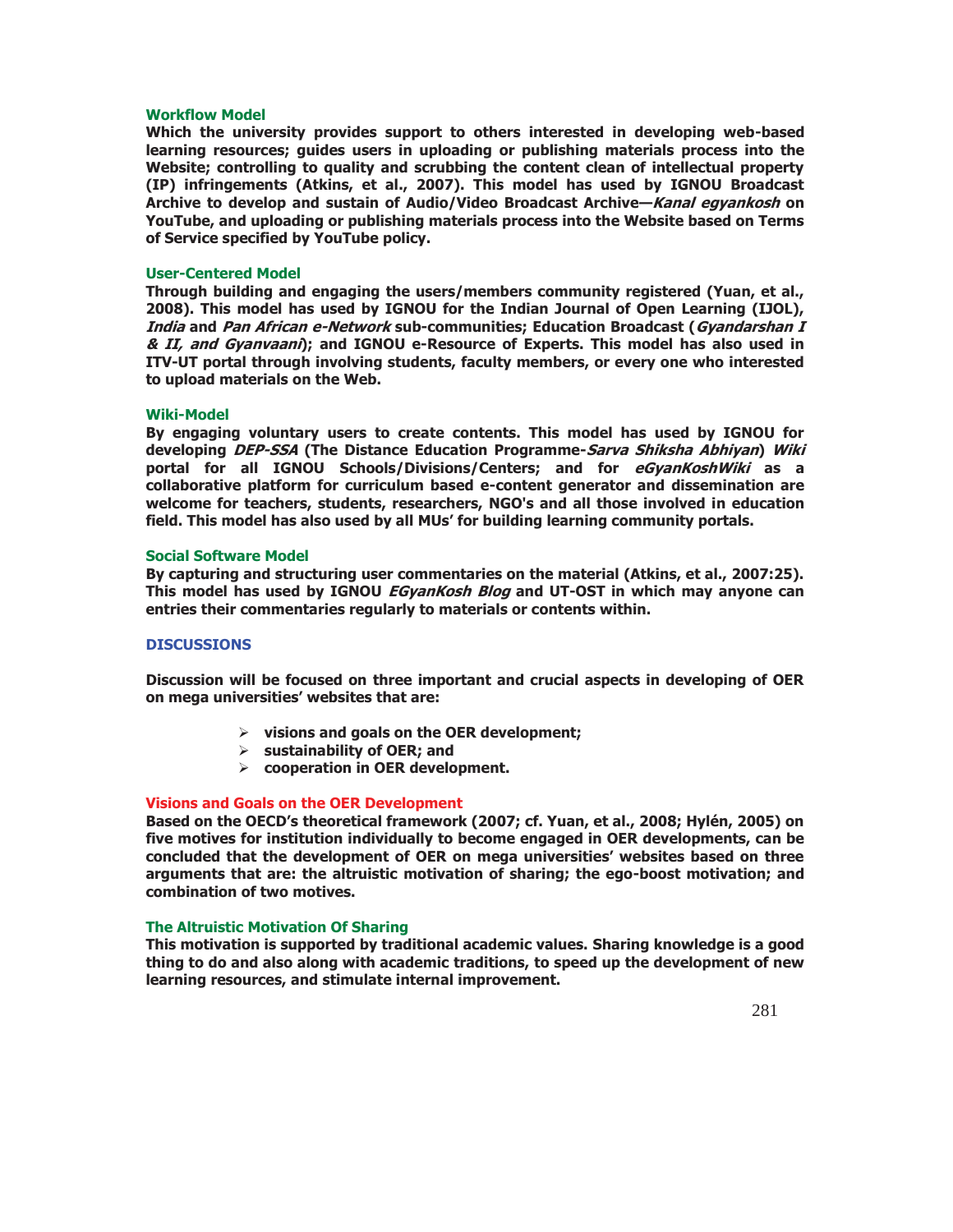**This motive pointed out by the OA movement that openness is the breath of life for education and research. Hylén (2005) argued that, "if universities do not support the open sharing of research results and educational materials, traditional academic values will be increasingly marginalized by market forces" (p.5). This argument has shown at UT, AU, and STOU's visions and goals. For the UT, the development of OER as part of mission for making the Digital Library Portal access open to all for improving and expanding access to information and learning resources openly and freely. For the AU, the development of OER as a part of their mission to become the Yunus Emre or New Age Learning Portal as the richest pool of learning resources which allows anyone who want to learn, study, lectures, and self development can benefit from those courses freely and openly. For the STOU, the development of OER as a part of their mission and goal to be 'open source university' and building 'The Education Center', a regional organization serving libraries in the network (as stated in the Meetings Act 2521 Section 5, and Regulation of the President of IGNOU on the Use of the Library – Act 2544).** 

### **The Ego-Boost Motivation**

**This motivation based on motives to grow competitive advantage for the universities, gaining publicity or reputation within the open community; so can reaching the market more quickly, gaining the first-mover advantage; and as a show-window attracting new students. This argument has shown at SHTVU and OUC's visions and goals. The egoboost motivation at SHTVU can be seen in their mission and goal to be the "think tanker for principals, teaching assistant for teachers and helpful tool for students", by fully utilizing Shanghai's advantages in educational resources and talents, in the spirit of deepening reform of educational system and teaching approach and enhancing the quality of educational services. The China National Knowledge Infrastructure (CNKI) as a "key national e-publishing project of China and a symbol of Chinese e-publishing industry, which greatly boosted the Chinese library systems to go digital and helped researchers with their work" (www.global.cnki.net/grid20/Aboutcnki/ Introduction.htm).** 

**For IGNOU, the development of OER as a part of their mission and goal for strengthening the development of the National Resource Centre as a proactive role model for highquality and learner-centric open and distance learning system.** 

**Combination of two motives shown on the development of OER in OUC, that the development of OER beside as a part of their mission and goal to be China's first-class center for materials on distance education, also to realize Confucius's "education without discrimination".** 

### **Sustainability of OER**

**Whatever motive of mega universities to become engaged in developing OER, the study shown, that they have a clear visions and goals to develop a wide range of OER for years and for these worthy of respect. The contents of OER on their websites are very rich and diverse in categories and forms. It provides not only learning materials as courses, course materials, content modules, learning objects, collections, or implementation resources, but also provides a set of tools or software that supports the creation, delivery, use and reuse, improvement, searching and organization of learning content, and support collaborative learning communities. So the study was not fully justified to the Frits Pannekoek's opinion "that open educational resources (OER) is limited because the governments and universities are not consider it important" (Kompas.com, October 5, 2011).**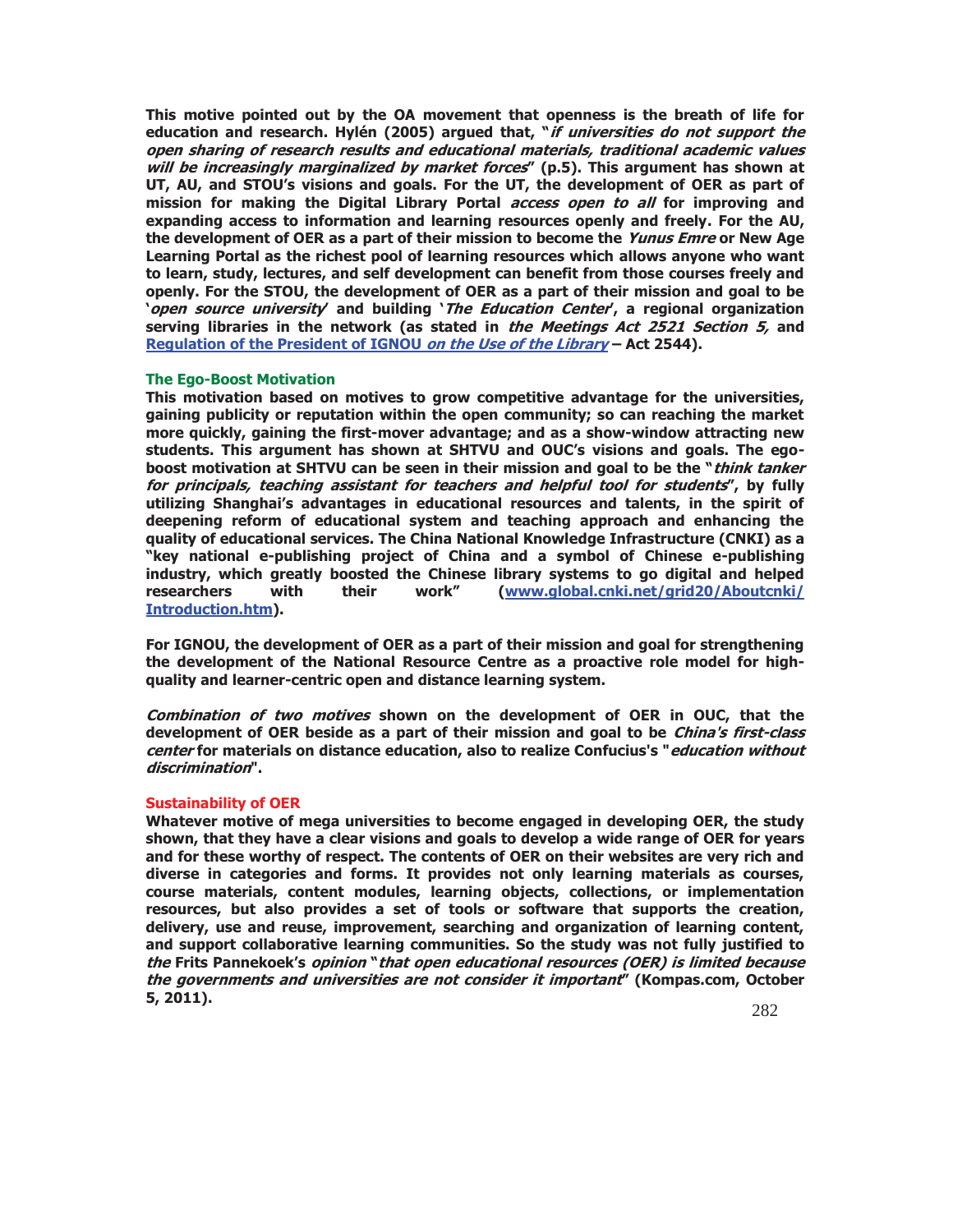**Although the government supports in term of funding are important, but for mega universities as UT and STOU, it does not have much effect. In UT and STOU, OER contents are uploading of learning resources that exist and have been used to student learning process. Except in the AU, OUC, SHTVU, and IGNOU websites, the development of OER is a special project or initiative of the universities. Relating to this, the major source of income of UT, AU, and IGNOU are generated internally, and so far can be analyzed on their websites, the government supports in term of funding does not have much effect to their motives for development and sustainability of OER. Otherwise, at the STOU, SHTVU, and OUC, the governments have allocated a large amount of the budget to supports of universities, and their web-based OER has also developed and sustained (Ozkul, 2001; Håklev, 2010).** 

**In the case on mega universities studied, the role of government is more attention on preparing the ICT infrastucture to expand public accessibility to web-based resources, as supporting to build the Ministry of National Education's Intranet system (INHERENT) in the case of UT (Baggaley, Belawati, & Malik, 2007). In the STOU, for other example, government allocated a budget to expand their ODI's library automation system so able to link, serve and provide more effective and efficient library services to various STOU systems, and the national and international institutions of higher learning (Prudtikul, 1998, p. 4).** 

**For many of the open educational resource projects worlwide, the external funding is may be crusial for development and sustainability of OER for the future, in terms of production, sharing, and the use and reuse of OER. The external funding as "a concern naturally arises about the future of the university-based open educational resource projects" (Wiley, 2007, p. 5). But I think, a clear vision and goal, strong motive and commitment are also important factors for development and sustainability of OER, beside need a redefinition of the meaning of sustainability. Wiley (2007) suggested that "sustainability is about incentives generally, not financial resources specifically" (p. 7). Giving more attention on understanding what its user community wants or on improving the OER's value for various user communities may more important than too much attention on the "product" (Dholakia, King, & Baraniuk, 2006).** 

**In other words, "unless the OER site is able to first gain and maintain a critical mass of active, engaged users, and provide substantial and differentiated value to them in its start-up and growth phases, then none of the available and/or chosen revenue models will be likely to work for the OER in the long run." (p. 24-25). So, "money is not the only incentive sufficient to engage users in open educational resource projects". (Wiley, 2007, p. 8). In relation with model, Atkins, Brown and Hammond (2007) have been summarized six additional approaches to develop and sustain of OER, and three of them are appropriate for developing countries that are:** 

- ¾ **explore roles for students in creating, enhancing, and adopting OER,**
- ¾ **consider a voluntary (or mix of voluntary and paid) wiki-like model, and**
- ¾ **examine ways that social software can be used to capture and structure user commentaries on the material.**

**These approaches used to IGNOU eGyanKoshWiki and Video Archive (YouTube), ITV-UT, and all learning community portals and software on mega universities' websites.**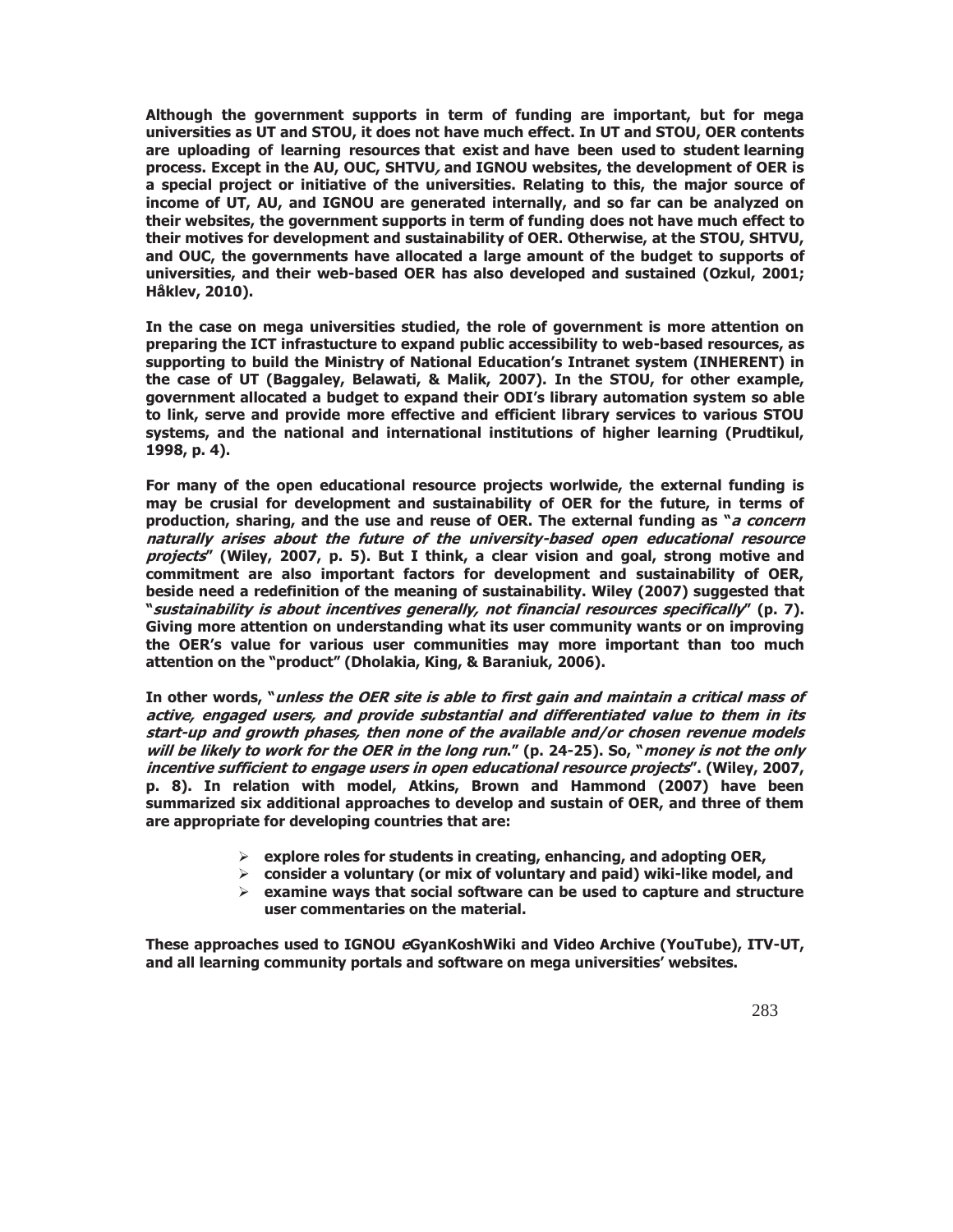### **Partnerships in Developing OER**

**The study results shown, that the established cooperation with others for developing of OER has become important and crucial aspect for mega universities. The OER development processes in all mega universities are not only developed within individual universities but also involved some parties of internal and external universities since the planning up to publication stages. They have been also building and encouraging interuniversity cooperation through regional and international.Collaboration and partnerships in terms of their purpose, content, and funding at national, regional or international level are a key aspect in developing of OER. So far, cooperation in term of funding is a common phenomenon and is one the key drivers and enabler for the OER well-known projects worldwide such as MIT OpenCourseWare, UK OpenLearn, USU OpenCourseWare, RU Connexions, CMU Open Learning, CSU MERLOT to produces and shares resources sustainable (Downes, 2006; Yuan, MacNeill, & Kraan, 2008; Stacey, 2011). Even, Kanwar (2011) emphasis, that the stakeholder—cooperation and partnerships—rather than on technology and on process rather than product in the OER movement can help DE institutions for transforming education and enabling to harness the wealth of tacit knowledge across the globe to address the great development challenges of our time. Because the network-making power operates on the basis of two mechanisms:** 

- ¾ **the ability to constitute, program and reprogram networks and**
- ¾ **the ability to connect and ensure cooperation (Castells, 2009).**

# **Furthermore, Castells (2009) suggested:**

**....there is a fundamental form of exercising power that is common to all networks; exclusion from the network….However, because the key, strategic networks are global, there is one form of exclusion—thus, of power—that is pervasive...: to include everything valuable in the global while excluding the devalued local (p.50).** 

**Based on the arguments, collaboration and partnerships for mega universities in the Asia regions become very important caused some factors such as lack of training opportunities for new and practicing professionals constitutes, inequalities of institutions from the resource-poor communities have had a limited role in the OER movement, or to gain engineering and technology infrastucture support to expand access to OER widely. Therefore, mega universities have been building collaboration and partnership networks with a number of regional and international organizations as follows:** 

- ¾ **the South-East Asian Ministers of Education Organization (SEAMEO) and Regional Open Learning Center (SEAMOLEC) in 1965 to promote cooperation in education, science and culture in the Southeast Asian region**
- ¾ **the Asian Association of Open Universities (AAOU) in 1987 to widen the educational opportunities available to all the people of the region and to improve the cost of member institutions by exchanging management information, teaching materials and research.**
- ¾ **the UniTwin (University Twinning and Networking Programme) in 1992 to advance research, training and programme development in all of UNESCO's fields of competence by building university networks and encouraging inter-university cooperation through the transfer of knowledge across borders.**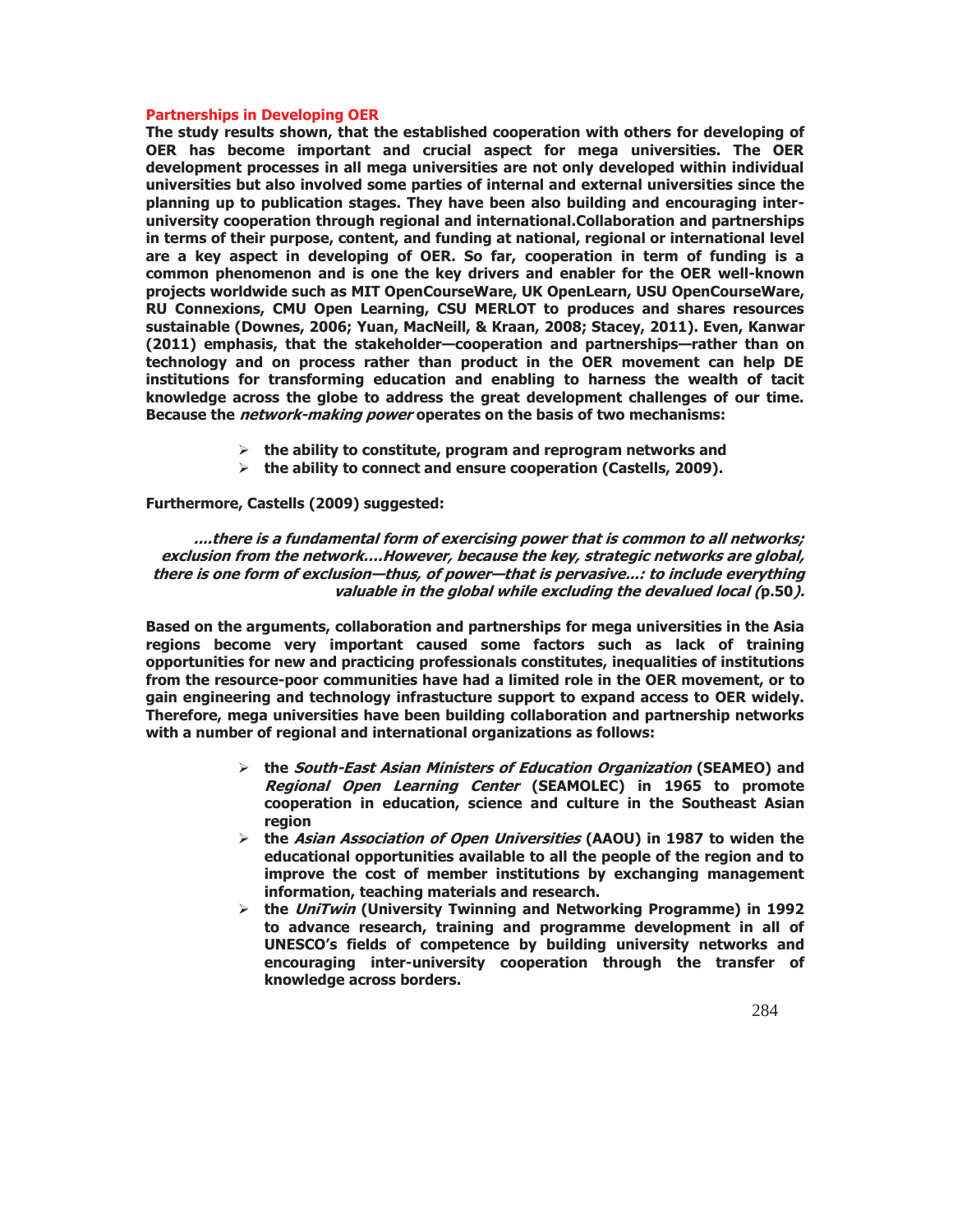- ¾ **the Greater Mekong Sub-region Virtual University (GMS-VU) in 2001 under the initiative of UNESCO Project in collaboration with STOU and SEAMEO Regional Centre for Higher Education and Development (RIHED) to establish a Virtual University to offer distance learning programmes, preferably on-line courses using advanced ICT, to students in all the six countries in the Greater Mekong Sub-region.**
- ¾ **the Global Mega-University Network (GMU-Net) in 2003 to promotes intellectual cooperation through twining and other linking arrangements among institutions of higher learning and academics throughout the world to permit access, knowledge sharing within and across borders.**
- ¾ **the China Open Resources for Education (CORE) in 2003 to coordinate use of open courseware from MIT and other universities within China; enhance the quality of education in China; and offer Chinese open courseware for sharing globally.**
- ¾ **the PAN Asia Networking Distance and Open Resources Access (PANdora), in 2005 supported by the International Development Research Centre (IDRC) to develop practices and policies enhancing the use of distance learning technologies (DLT) in Asia.**

# **CONCLUSIONS**

**The OER developments on MUs' websites are a multiyear program and an ongoing process of special projects or initiatives of universities, also are uploading printed or non-printed learning resources of the existed university collections on to their Website. Contents of OER are very rich and diverse in categories and forms, and organized integrally into 'One Stop Window'. The OER developments are not fully handled by university alone but also joined with various institutions, organizations, and universities.The development processes have also involved some parties of internal and external universities, from planning to publication stages. Engaging of MUs in OER developments are based on three motives: the altruistic motivation of sharing, ego-boost motivation, and combination of both. Openness for reuse of learning resources on MUs' websites is closely related to the legal frameworks, guarantees or licenses they used. This study has been identified four levels of openness that are: in the public domain; under provision by license; under guarantee by government Laws, policies, missions or visions; and openness under guarantee by universities policies, missions or visions. To makes OER become sustainable, viable and stable for the long-term, MUs have been used some revenue models according to the university characteristics and policies such as institutional, governmental, workflow, user-centered, wiki, and social software model.** 

# **BIODATA and CONTACT ADDRESSES of the AUTHOR**



**Mohammad Imam FARISI is currently a Senior Lecturer in the Department of Social Studies, Faculty of Education at the Universitas Terbuka Indonesia (Indonesia Open University). He completed his Doctor (Dr) in Social Studies at Indonesia University of Education by scholarships from Directorate General of Higher Education, National Education Department. He has also published over 15 articles at some National Journals, as paper presenter at National and International Conferences/Seminars on education and distance education; and as trainer/human resource at professional workshops and** 

**trainings for teachers and tutors. He has published four books on education, and social studies.**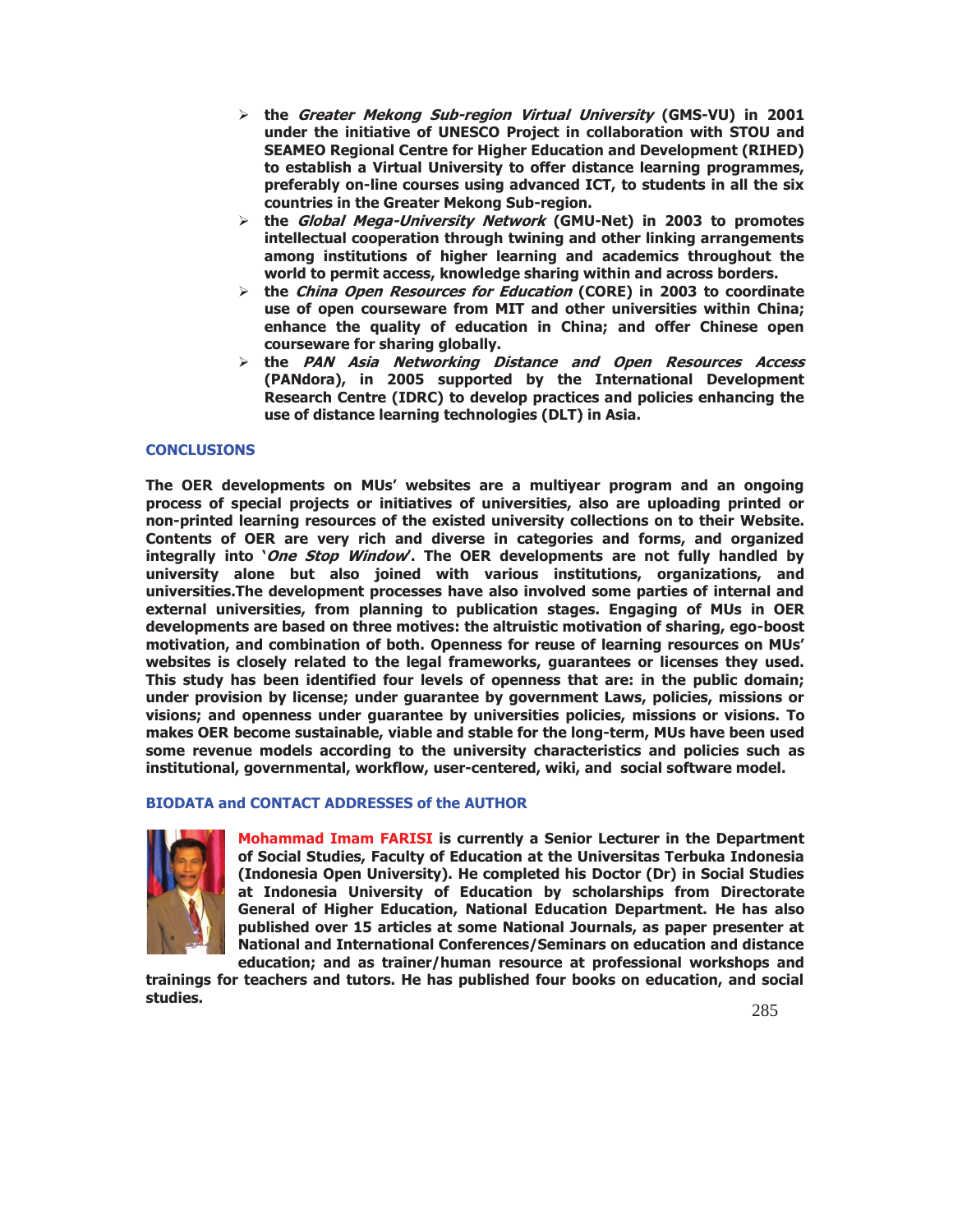### **REFERENCES**

**Abeywardena, I. & Dhanarajan, G. (2012, April 23). OER in Asia Pacific: Trends and issues. Presentation material at the Policy Forum for Asia and the Pacific: Open Education Resources Bangkok, Thailand.** 

**Aguillo, I. F., Bar-Ilan, J., Levene, M., & Ortega, J. L. (2010). Comparing university rankings. Scientometrics, 85, 243–256. doi: 10.1007/s11192-010-0190-z** 

**Atkins, D. E., Brown, J. S., & Hammond, A. L. (2007). A review of the open educational resources (OER) movement: Achievements, challenges, and new opportunities. Report to the William and Flora Hewlett Foundation.** 

**Berge, Z., & Collins, M. (1995). Computer-mediated communication and the online classroom in distance learning. Computer-Mediated Communication Magazine, 2(4).** 

**Caulfield, M. (2009, January 25). Openness as reuse, and openness as transparency. Tran**\_**script (blog). Retrieved from http://mikecaulfield.com/2009/01/25/ opennessas-reuse-and-opennessas-transparency/** 

**Cheifet, S. (2011). Ten years of OER in China: A legal and technical perspective. Retrieved from http://www.slidefinder.net/t/technology\_infrastructure\_for\_oer\_ china/32741584** 

**Churton, M.W. (2006). Principles of e-learning and on-line teaching. Jurnal Pendidikan Terbuka dan Jarak Jauh, 7(1), pp. 15 – 33.** 

**Cortoos, N., & Reynolds, S. (2009). Report comparison European versus non-European virtual campus initiatives: Factors and issues influencing virtual campuses in different regions. Heverlee, Belgium: ReVica.** 

**Daniel, J.S. (1995). The mega-universities and the knowledge media: Implications of new technologies for large distance teaching universities (Master Theses), Canada: Concordia University. Retrieved from http://spectrum.library. concordia.ca/132** 

**Daniel, J. S. (1998). Knowledge media for mega-universities: Scaling up new technology at the open university. A paper presented at Shanghai Open and Distance Education Symposium.** 

**Daniel, J.S. (2003, November 7-9). Mega-universities = Mega-impact on access, cost and quality. Keynote address First Summit of Mega-universities, Shanghai, China.** 

**Daniel, S. J. (2011, September 28-30). Transforming Asia through open and distance learning. Keynote address on Asian Association of Open Universities 25th Annual Conference, Penang, Malaysia.** 

**Dholakia, U., King, J., Baraniuk, R. (2006). What makes and open education program sustainable? The case of Connexions. Retrieved from http://www.oecd.org/dataoecd/3/6/36781781.pdf**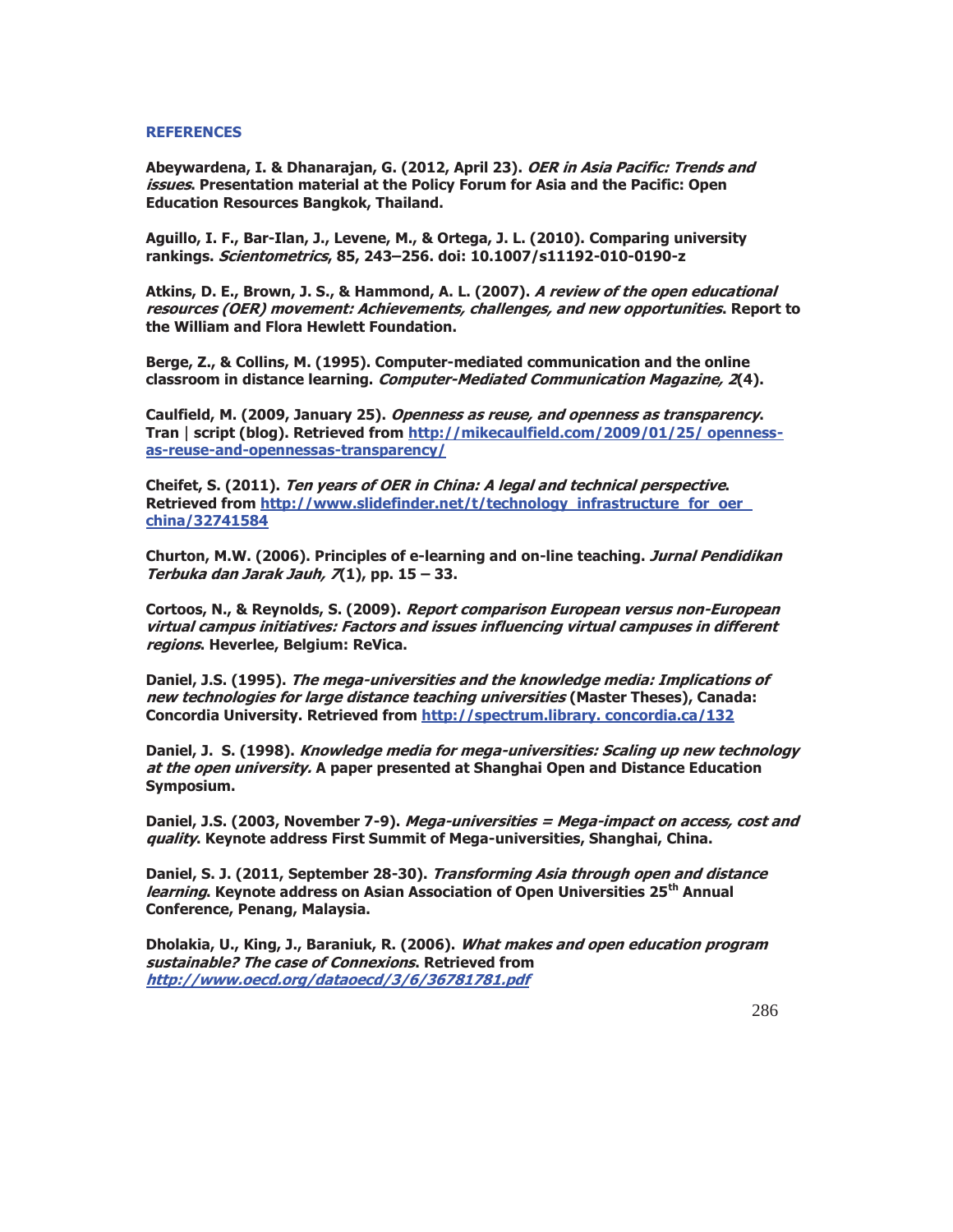**Downes, S. (2006) Models for sustainable open educational resources, National Research Council Canada. Retrieved from www.oecd.org/dataoecd/ 3/5/36781698.pdf** 

**Ghosh, S. B. & Das, A.K. (2006). Open access and institutional repositories – a developing country perspective: A case study of India. Paper delivered at World Library and Information Congress, Seoul, Korea. https://drtc.isibang.ac.in/ bitstream/handle/1849/272/157-Ghosh\_Das-en.pdf?sequence=1** 

**Habler, B. (2009, February 9-27). Access to open educational resources: Report of a UNESCO OER community discussion. San Francisco, California: UNESCO International Community on Open Educational Resources.** 

**Håklev, S. (2010). The Chinese national top level courses project: Using open educational resources to promote quality in undergraduate teaching. Retrieved from https://tspace.library.utoronto.ca/bitstream/1807/25651/6/Haklev\_Stian\_ 201011\_ MA\_thesis.pdf**

**Hylén, J. (2005). Open educational resources: Opportunities and challenges. Retrieved from www.oecd.org/dataoecd/5/47/37351085.pdf** 

**Ishii, K., & Lutterbeck, B. (2001). Unexploited resources of online education for democracy—Why the future should belong to OpenCourseWare. First Monday, 6(11).** 

**Jones, C. (2009a, August 3). Content analysis: A Practical approach. UXmatters. Retrieved from http://www.uxmatters.com/mt/archives/2009/08/content-analysis- apractical-approach.php/** 

**Jones, C. (2009b, April 13). Toward content quality. UXmatters. Retrieved from http://www.uxmatters.com/mt/archives/2009/04/toward-content-quality.php/** 

**Jung, I. (2007). Quality assurance survey of mega universities, in McIntosh, Ch. Ed. Perspectives on distance education: Lifelong learning & distance higher education (pp. 79-96). Canada-France: Commonwealth of Learning/UNESCO Publishing.** 

**Kanwar. A. (2011, November 21). Can OER transform education? A developing world perspective. Paper Presented at the 2011 conference on Open Educational Resources in Iceland. Retrieved from http://www.col.org/resources/speeches/ 2011presentation/pages/2011-11-21.aspx)** 

**Kanwar, A., & Uvalic´-Trumbic, S. (Eds.). (2011). A basic guide to open educational resources (OER). Canada-France: Commonwealth of Learning-UNESCO** 

**Leise, F. (2007, February 26). Content analysis heuristics. Boxes and arrows. Retrieved from http://boxesandarrows.com/view/content-analysis/** 

**Ministry of Human Resource Development. (2009). National mission on education through information and communication technology: Mission document. India.** 

287 **Moudgalya, K.M. (2009, July 1). National mission on education through ICT: Open source mission. Keynote Address at the Teacher Training Programme in Amravati, India. Retrieved from http://www.scilab.org/content/download/486/5103/file/ keynote\_ScilabTec.pdf**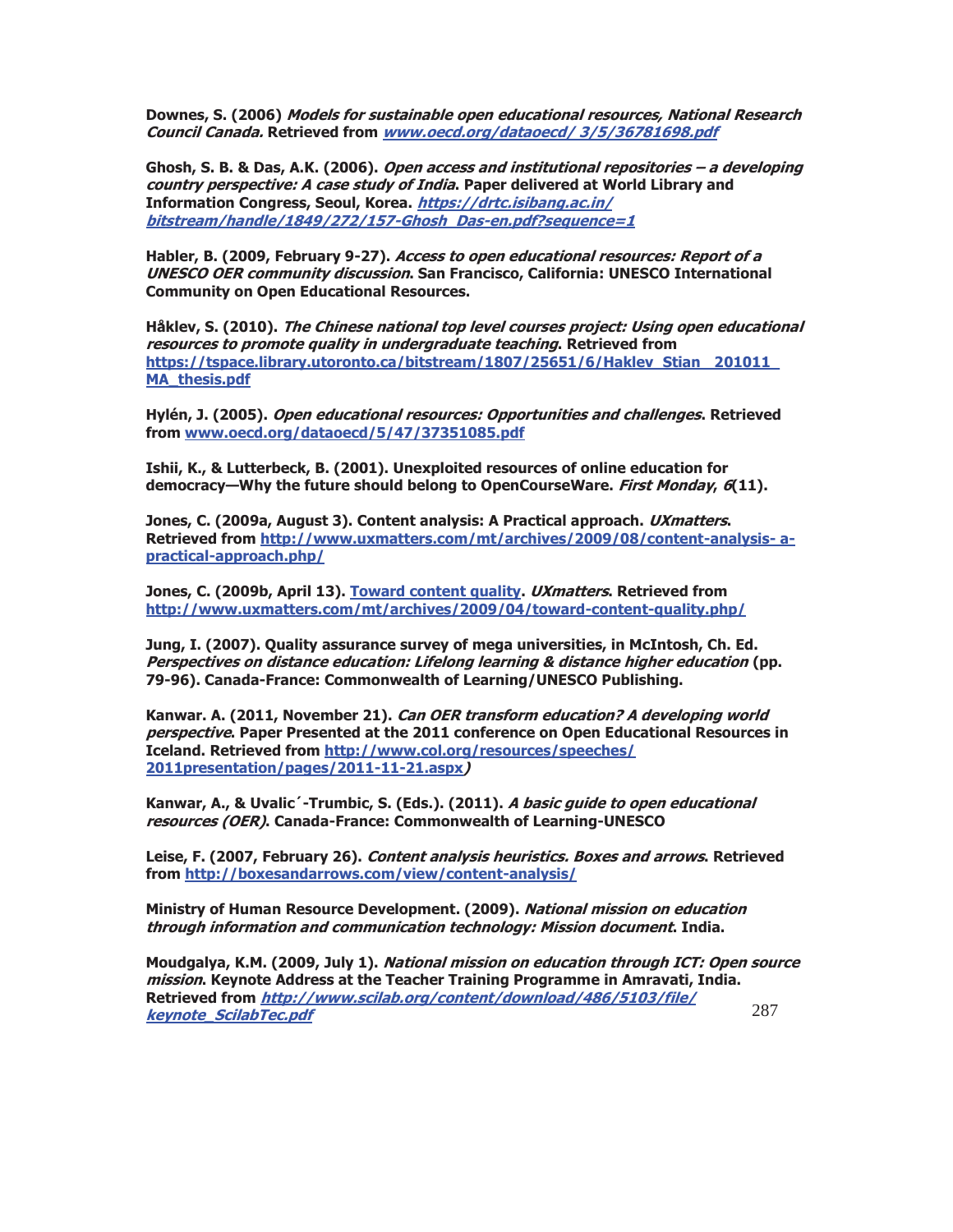**Murphy, D., Zhang, W., & Perris, K. (2003). Online learning in Asian open universities: Resisting 'content imperialism?' Report for the Observatory on borderless higher education Woburn House. Retrieved from www.obhe.ac.uk/documents/** 

**OECD. (2007). Giving knowledge for free: The emergence of open educational resources, Retrieved from http://tinyurl.com/62hjx6** 

**Ortega, J.L., & Aguillo, I. (2009). Mapping world-class universities on the web. Information Processing & Management, 2(45), pp. 272-279.** 

**Ozkul, A. E. (2001). Anadolu University distance education system from emergence to 21st century. The Turkish Online Journal of Distance Education, 2(1), pp. 15-31.** 

**Pena, H. R. (2009). Higher education: The success and challenges in open education resources (OER). E-prints in Library and Information Science (E-LIS).** 

**Peters, O. (2003). Distance education in transition: New trends and challenges. Oldenburg: Bibliotheks- und Informationssystem der Universität Oldenburg.** 

**Petrides, L., Nguyen, L., Jimes, C., & Karaglani, A. (2008). Open educational resources: Inquiring into author use and reuse. International Journal of Technology Enhanced Learning, 1(2), pp. 98-117.** 

**Prudtikul, S. (1998). Library services at Sukhothai Thammathirat Open University. Paper presented at the AAOU '98 – Asian Librarians' Roundtable.** 

**Safitri, H. (2011, October 2-5). The use open educational resources (OERs) to support the quality of learning teachers. Online proceeding at the 24 ICDE World Conference, Bali-Indonesia. Retrieved from http://www.ut.ac.id/icde2011/** 

**Stacey, P. (February 28, 2011). Evolution of an OER initiative: An eight year retrospective. Retrieved from http://edtechfrontier.com/2011/02/28/ evolutionof-an-oer-initiative-an-eight-year-retrospective/** 

**Swan, A. (2012). Policy guidelines for the development and promotion of open access. France: UNESCO.** 

**Taylor, J. (2007). Open courseware futures: Creating a parallel universe. e-JIST (Electronic Journal of Instructional Science and Technology), 10(1), pp. 1-9.** 

**UNESCO. (2006, June 11–13). Open educational resources: Deliberations of a community of interest. ICDE SCOP, Lillehammer, Norway.** 

**Veen, J. (2002, June 8). Doing a content inventory (or, a mind-numbingly detailed odyssey through your website). Adaptive path essays. Retrieved from http://www.adaptivepath.com/ideas/ doing-content-inventory/** 

**Wikipedia. (2012a). Open educational resources. Retrieved from http://en.wikipedia.org/wiki/Open\_educational\_resources**